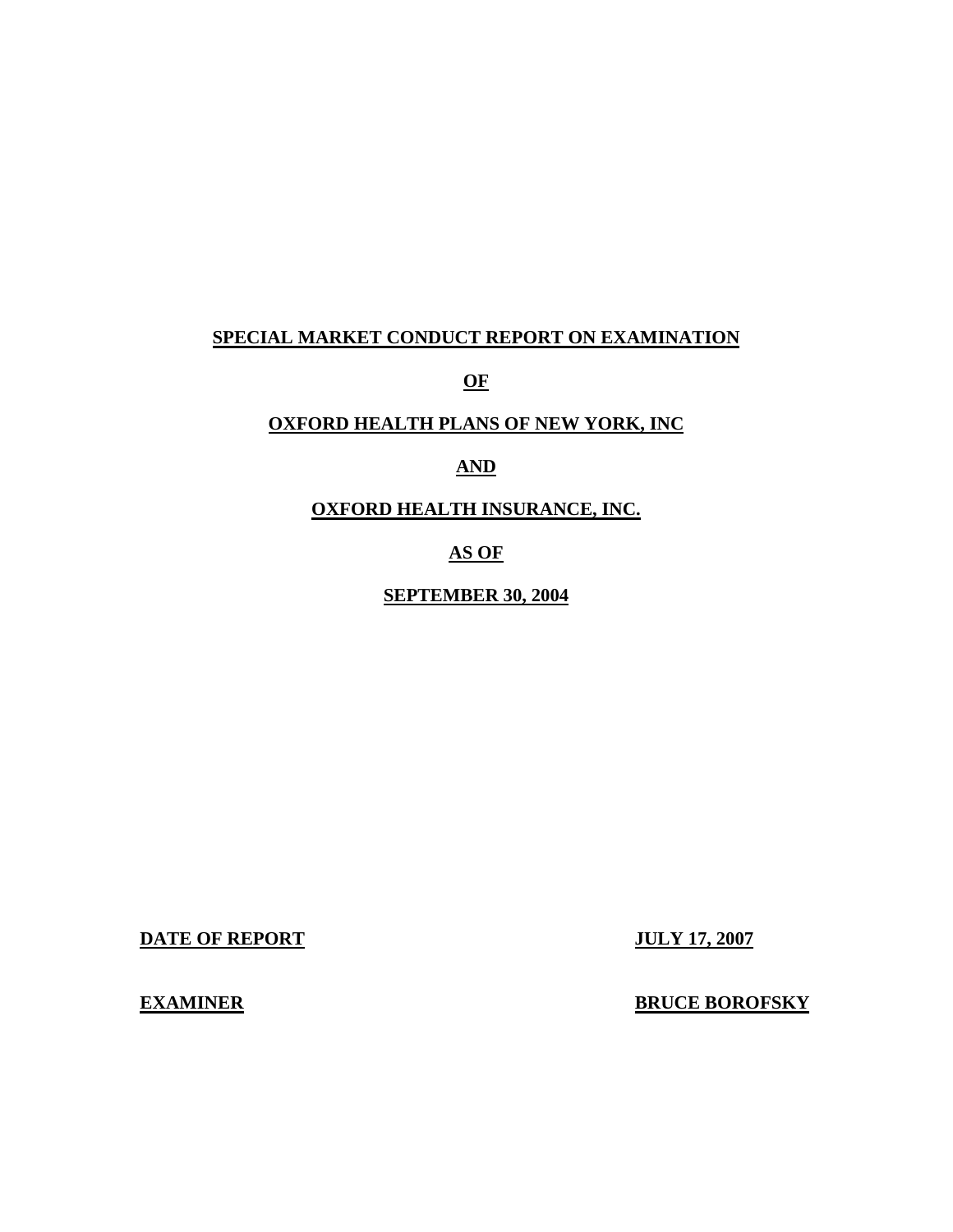# **TABLE OF CONTENTS**

# **ITEM NO. PAGE NO.**

| 1. | Scope of examination                    |  |
|----|-----------------------------------------|--|
| 2. | <b>Description of Companies</b>         |  |
| 3. | Underwriting and rating                 |  |
| 4. | Commission payments                     |  |
|    | Summary of comments and recommendations |  |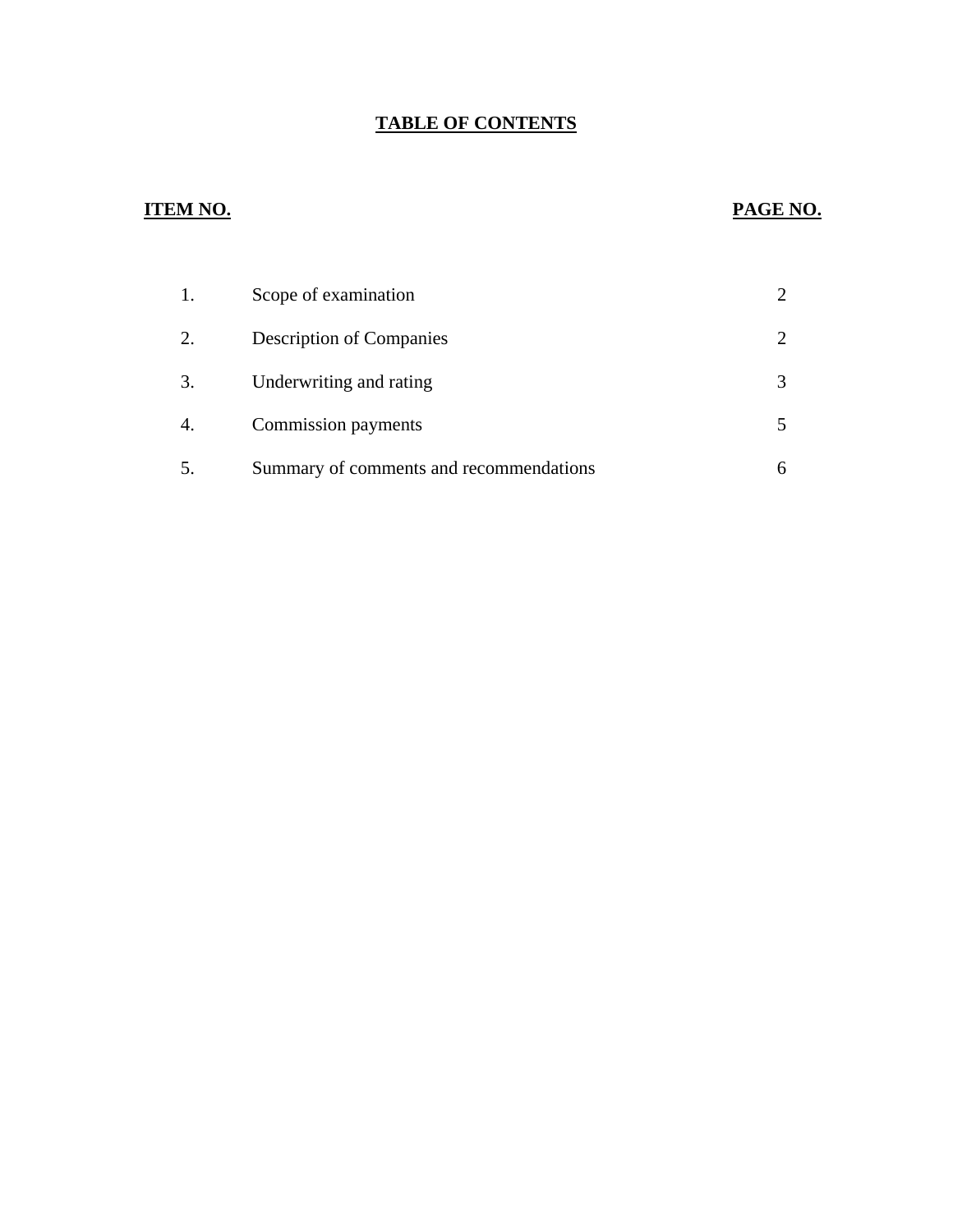

STATE OF NEW YORK INSURANCE DEPARTMENT 25 BEAVER STREET NEW YORK, NY 10004

Governor

Eliot Spitzer Eric R. Dinallo Superintendent

July 17, 2007

Honorable Eric R. Dinallo Superintendent of Insurance Albany, New York 12257

Sir:

Pursuant to the provisions of the New York Insurance Law and acting in accordance with directions contained in Appointment Numbers 22266 and 22267, dated December 14, 2004, and annexed hereto, I have made a special market conduct examination into the affairs of Oxford Health Plans of New York, Inc., a for-profit health maintenance organization licensed under Article 44 of the New York Public Health Law and Oxford Health Insurance, Inc. a subsidiary health insurer licensed under Article 42 of the New York Insurance Law, at their home office located at 48 Monroe Turnpike; Trumbull, CT. The following report thereon is respectfully submitted.

Wherever the terms "OHPNY" or "the Plan" appear herein, without qualification, they should be understood to refer to Oxford Health Plans of New York, Inc. Wherever the terms "OHI" or "the Company" appear herein, without qualification, they should be understood to refer to Oxford Health Insurance, Inc. Wherever the term "Oxford" appears herein, without qualification, it should be understood to refer to both Oxford Health Plans of New York, Inc. and Oxford Health Insurance, Inc.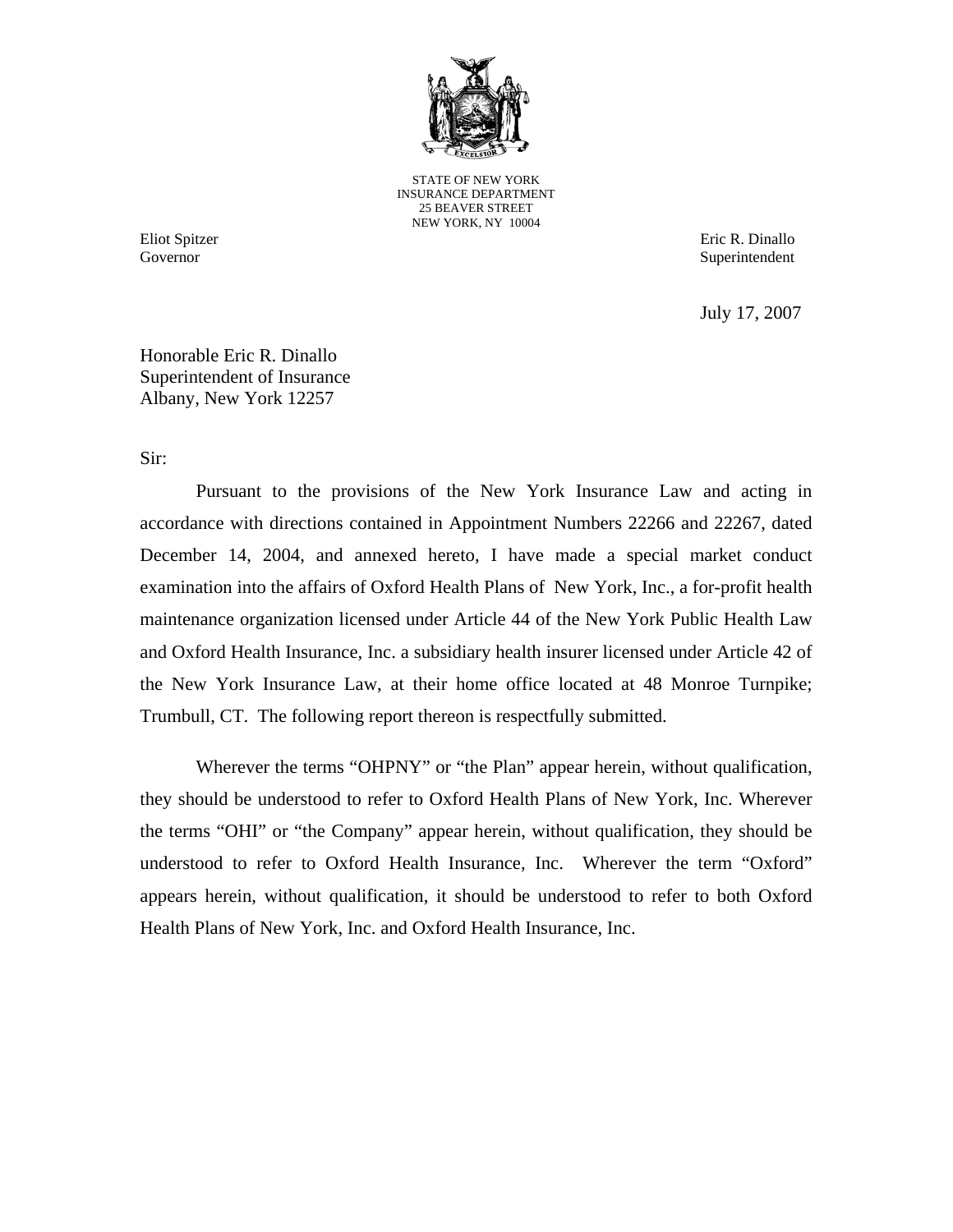### **1. SCOPE OF EXAMINATION**

<span id="page-3-0"></span>This special market conduct examination was conducted to review compliance with Sections 4235(h)(1) and 4308(b) of the New York Insurance Law and Department Regulation 62 ({11 NYCRR 52} Minimum Standards for the Form, Content and Sale of Health Insurance…). The examination targeted Oxford's rating practices for its Large Group Experience Rated business and entailed a review of the compensation for agents and brokers involved with the selling of these products. The examination covered the period January 1, 2003 to September 30, 2004, however, transactions prior to and subsequent to this period were reviewed where deemed appropriate.

The examination encompassed a review of the point-of-service (POS) product offered jointly by OHPNY (in-network benefits) and OHI (out-of-network benefits) and the indemnity PPO product offered solely by OHI. This special examination report is confined to comments on those matters which involve departures from laws, regulations or rules, or which are deemed to require an explanation or description.

### **2. DESCRIPTION OF COMPANIES**

OHPNY is a health maintenance organization ("HMO") incorporated on April 19, 1985 under New York State Law as a for-profit corporation for the purpose of providing comprehensive health care services on a prepaid basis, and for the purpose of establishing and operating an HMO and health care delivery systems.

OHI was incorporated in New York State on January 30, 1987 for the purpose of providing accident and health insurance products. It obtained its license from New York State to do the business of accident and health insurance on July 1, 1987, and it commenced operations on that date.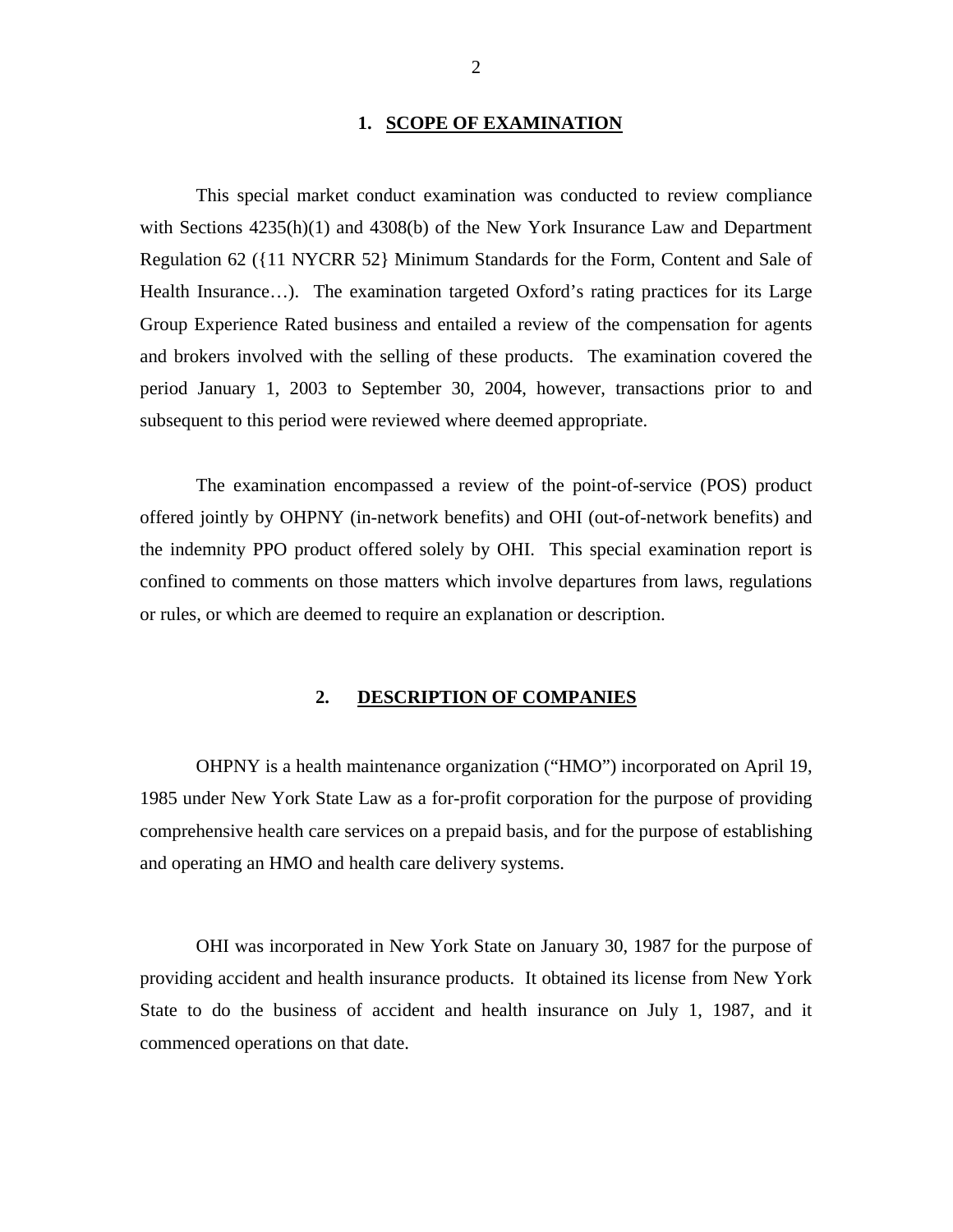<span id="page-4-0"></span>From its date of incorporation until December 31, 1997, OHI was a wholly-owned subsidiary of Oxford Health Plans, Inc., a Delaware corporation. On that date, Oxford transferred 100% ownership of OHI to Oxford Health Plans of New York, Inc. On July 29, 2004, the Plan was merged with the UnitedHealth Group, Incorporated.

### **3. UNDERWRITING AND RATING**

A review of Oxford's large group experience rating practices and policies was performed to determine compliance with Sections 4308(b) and 4235(h)(1) of the New York Insurance Law and Department Regulation 62 (11 NYCRR 52). The examination encompassed a review of randomly selected samples of the point-of-service (POS) product offered jointly by OHPNY and OHI and the PPO product offered solely by OHI. The samples included new and renewal business.

Section  $4235(h)(1)$  of the New York Insurance Law states in pertinent part:

"Each domestic insurer and each foreign or alien insurer doing business in this state shall file with the superintendent its schedules of premium rates, rules and classification of risks for use in connection with the issuance of its policies of group accident, group health or group accident and health insurance, and of its rates of commissions, compensation or other fees or allowances to agents and brokers…"

Section 4308(b) of the New York Insurance Law states in pertinent part:

"No corporation subject to the provisions of this article shall enter into any contract unless and until it shall have filed with the superintendent a schedule of the premiums or, if appropriate, rating formula from which premiums are determined, to be paid under the contracts and shall have obtained the superintendent's approval thereof…"

The examination selected a sample of fifteen (15) Point-of-Service (POS) contracts and fifteen (15) Indemnity/PPO contracts for review. A review of the underwriting folders and supporting documentation for the Groups revealed the following: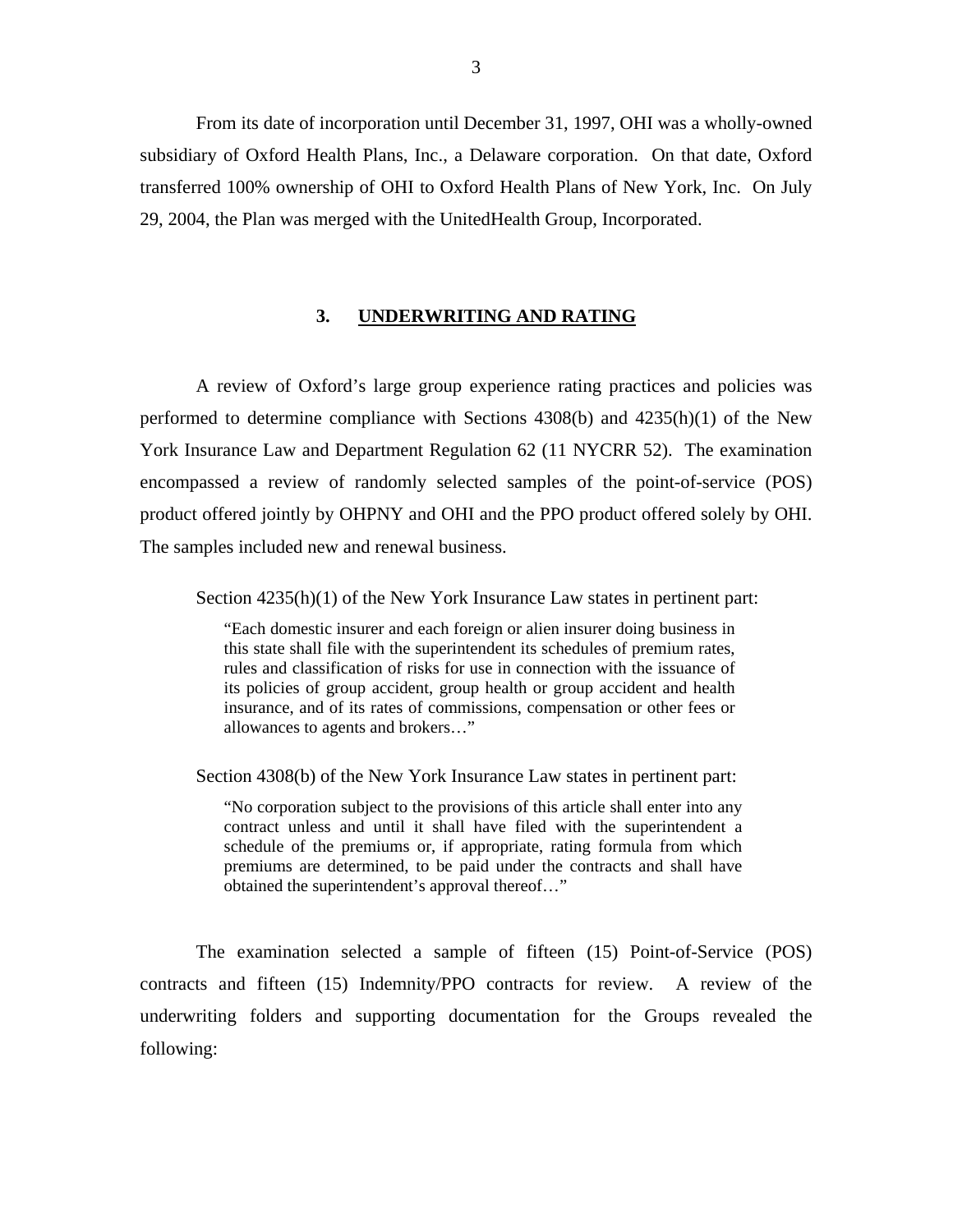- An error was discovered in calculating the factor "pooling charges", resulting in a lower pooling charge for several groups. Oxford indicated that this was a mechanical error of which it had been aware. The error was in the Experience Rate Model and was caused when 2005 dates were not recognized by the program in the pooling charge formula. This error resulted in 34 (OHPNY & OHI) experience rated renewals being issued with the incorrect pooling charge for 1/1/05 and in each case, the error favored the groups.
- In several additional cases, differences were noted between factors approved from the rating formula and those utilized by Oxford. These factors include the "retention", "medical trend" factors as well as the weights applied to the experience from previous years. In several cases, these differences were the result of rounding. In other cases, the Plan noted the differences were the result of underwriter judgment.
- In multiple cases, the calculated rate was not the final rate that was adopted for the group. In these instances, the rate was incorrectly transcribed, resulting in the application of an incorrect rate being charged.

It is recommended that OHPNY comply with New York Insurance Law §4308(b) and OHI comply with New York Insurance law 4235(h)(1) and charge rates and utilize formulae that have been submitted to the Superintendent for approval.

It is noted that this recommendation was also made in a previous report on examination.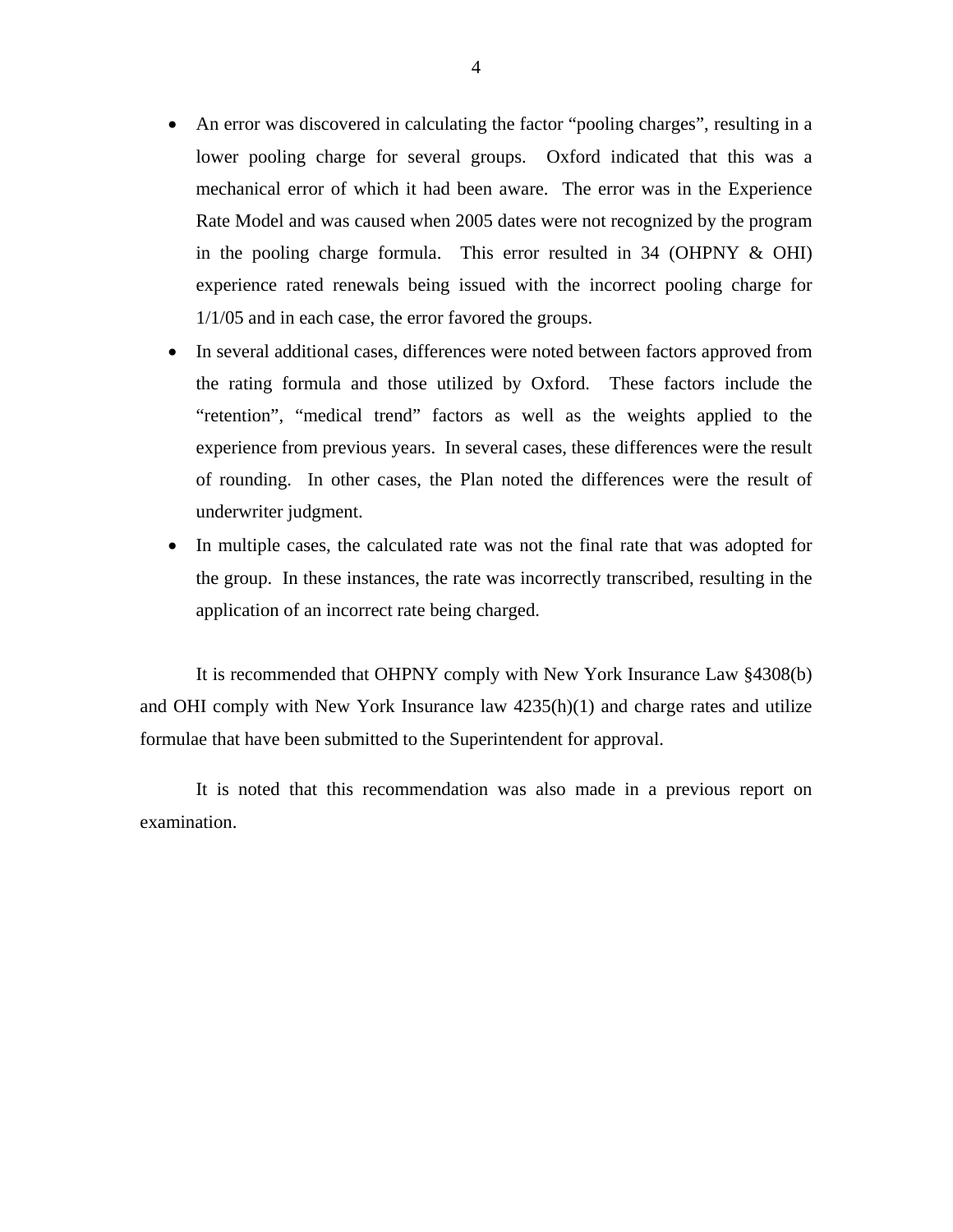### **4. COMMISSION PAYMENTS**

<span id="page-6-0"></span>As part of the examination of rates detailed in this report, a review was also completed in regard to Oxford's compliance with New York statutes regarding the payment of commissions.

Part 52.42(e) of New York Insurance Department Regulation 62 (11 NYCRR 52.42(e)) states in pertinent part:

> "A health maintenance organization (HMO) issued a certificate of authority pursuant to article 44 of the Public Health Law,…may, as authorized by 10NYCRR Part 98, pay commissions or fees to a licensed insurance broker. Such authority to pay commissions or fees by a corporation, other than a corporation solely holding a certificate of authority from the Commissioner of Health, shall be restricted to its HMO operation only…The actual rate per annum may not exceed four percent of the HMO's approved premium for the contract sold."

While OHPNY pays no more than a four percent commission on its HMO business as permitted under the cited regulation, the Plan also pays bonuses which have the effect of increasing the amount of commission to a level beyond that permitted by the above mentioned Department regulation.

It is recommended that the Plan comply with the four percent commission rate payment limitation of Part 52.42(e) of New York Insurance Department Regulation 62 (11 NYCRR 52.42(e)).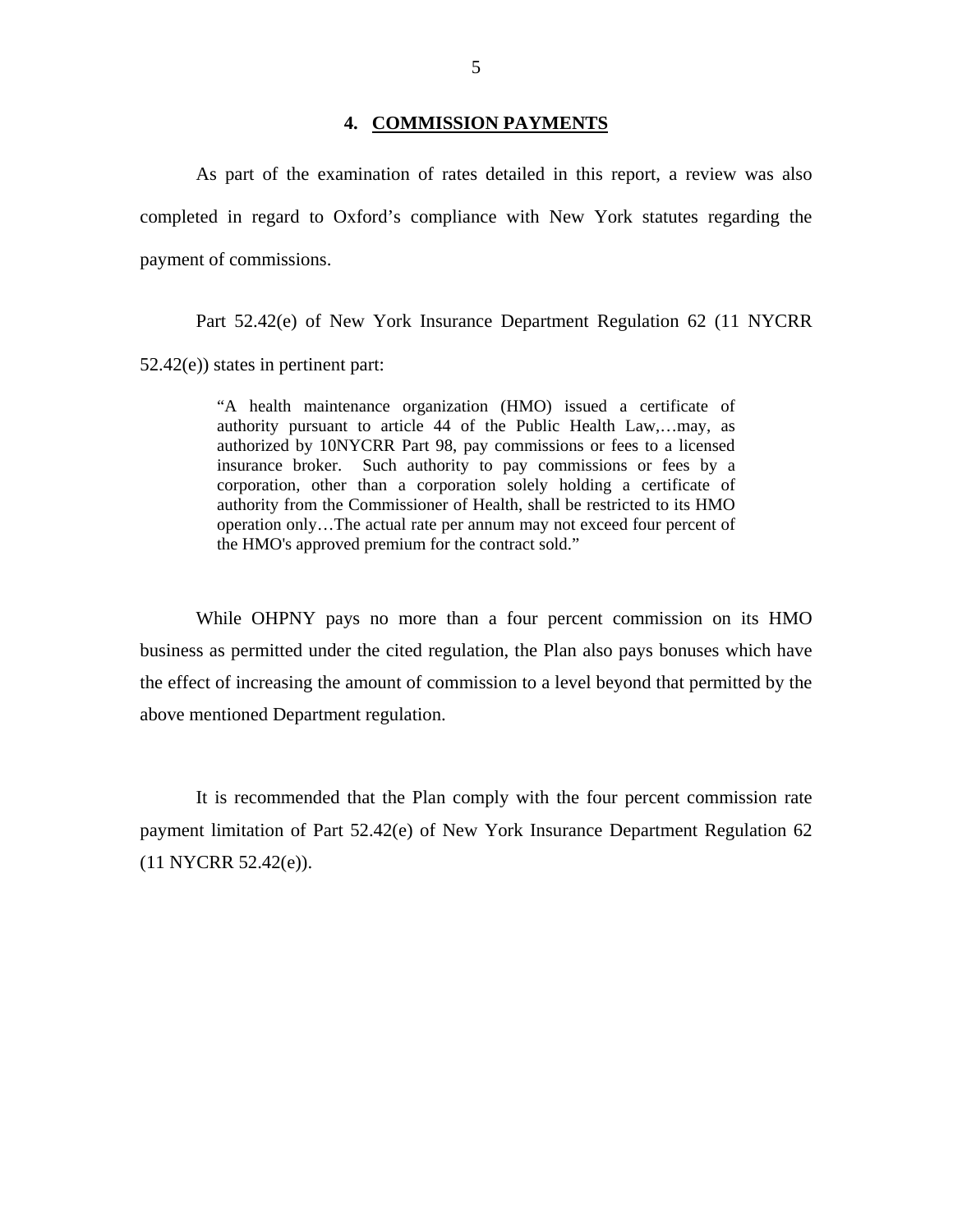### **5. SUMMARY OF COMMENTS AND RECOMMENDATIONS**

### **ITEM PAGE NO.**

- i. It is recommended that OHPNY comply with New York Insurance Law §4308(b) and OHI comply with New York Insurance law 4235(h)(1) and charge rates and utilize formulas that have been submitted to the Superintendent for approval 4
- ii. It is recommended that the Plan comply with the four percent commission rate payment limitation of Part 52.42(e) of New York Insurance Department Regulation 62 (11 NYCRR 52.42(e)). 5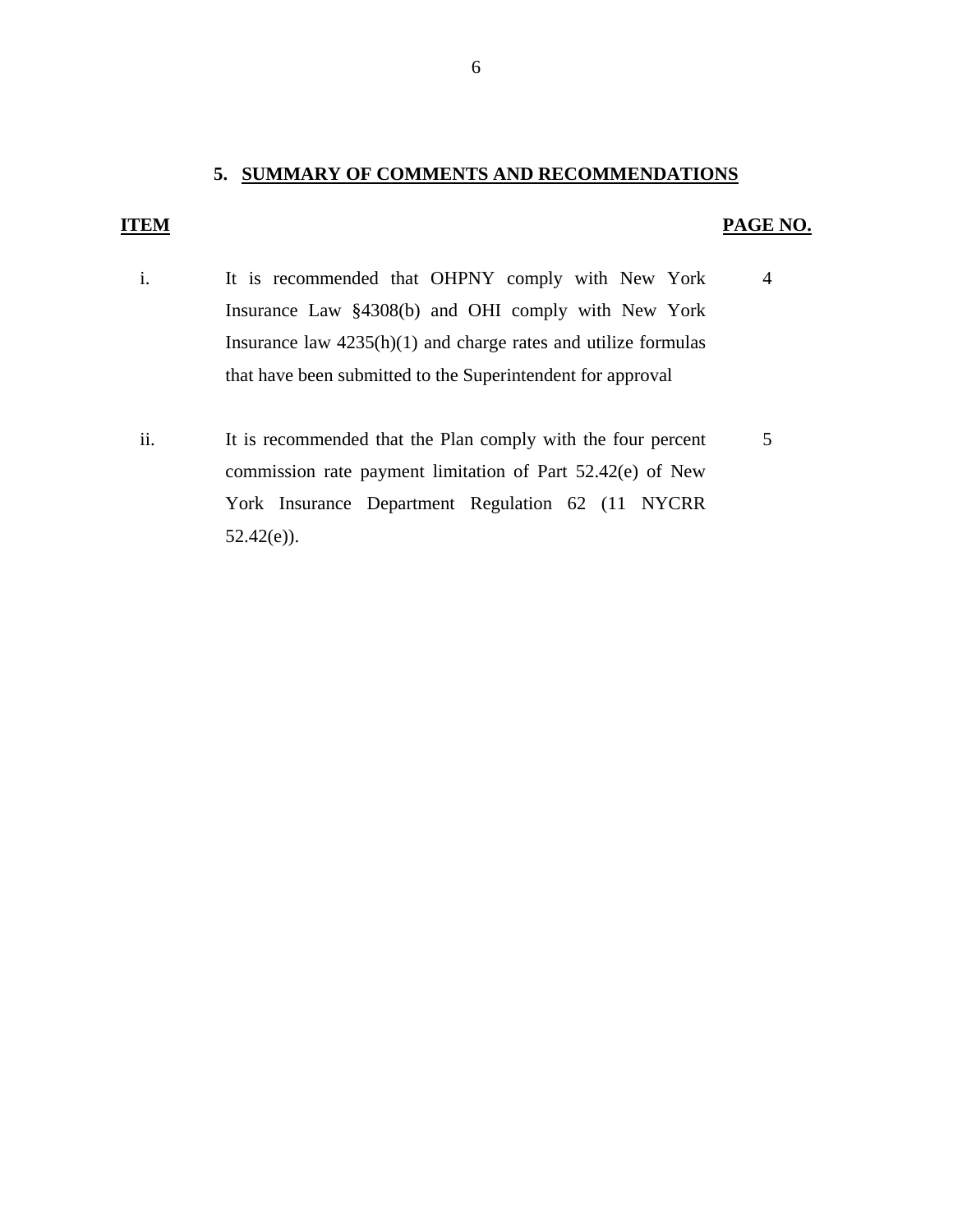Appointment No. 22266

# **STATE OF NEW YORK INSURANCE DEPARTMENT**

I, **GREGORY V. SERIO**, Superintendent of Insurance of the State of New York, pursuant to the provisions of the Insurance Law, do hereby appoint:

# **Bruce Borofsky**

as a proper person to examine into the affairs of the

### Oxford Health Plans of New York, Inc.

and to make a report to me in writing of the said

# Company

with such information as he shall deem requisite.

In Witness Whereof, I have hereunto subscribed by the name and affixed the official Seal of this Department, at the City of New York.



this 14 day of December 2004

góry V. Serio

Superintendent of Insurance